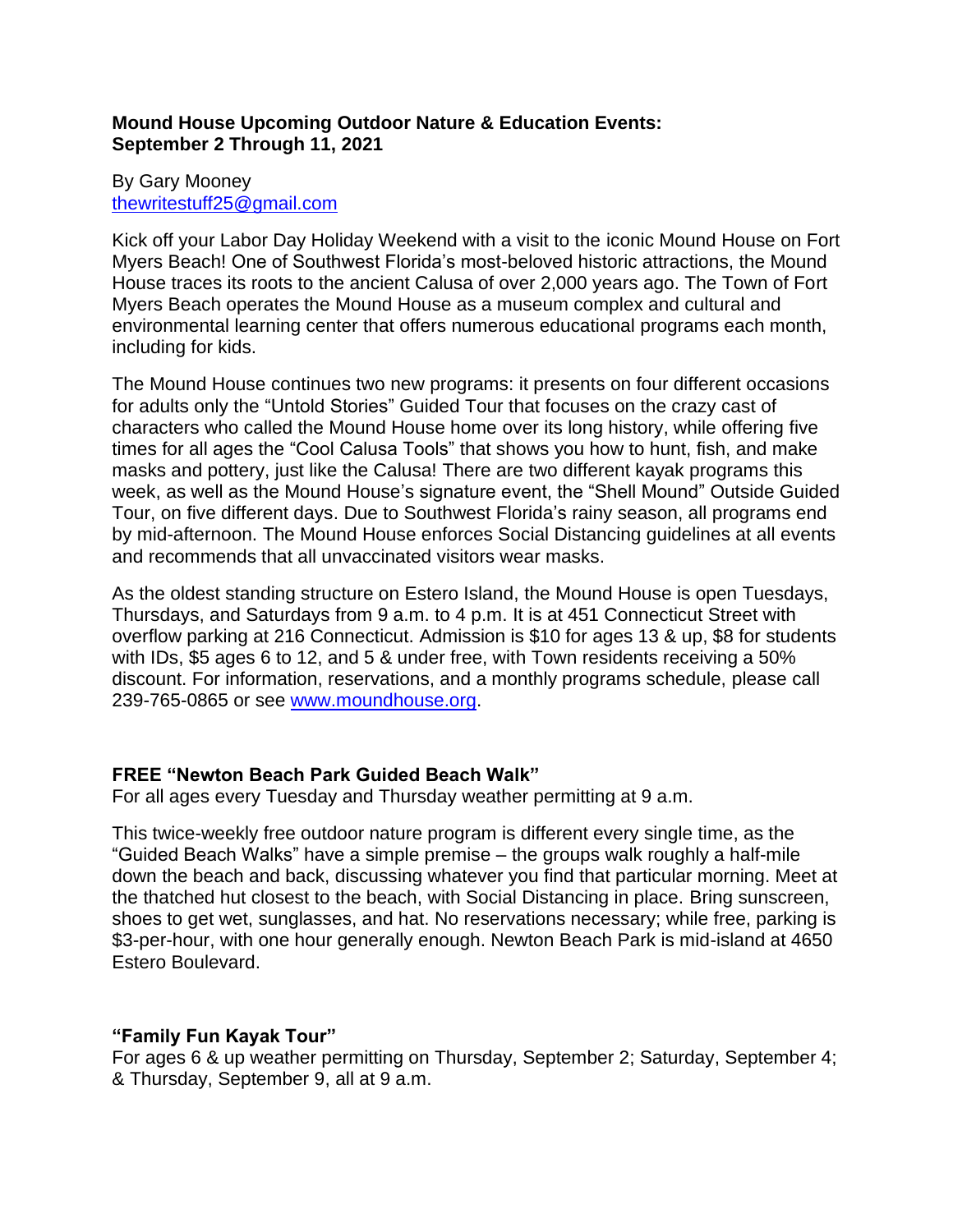Fun for the whole family on a specially-designed Environmental Educator-guided kayak tour for families with children age 6 & up! See birds, dolphins, manatee, and other wildlife while paddling through the Estero Bay mangroves. \$25-per-person ages 13 & up; \$15-per-person ages 6 to 12 that includes Mound House admission, with advance registrations necessary. The Mound House provides all equipment, with Social Distancing in place.

### **"Latino History" Outside Guided Tour**

For all ages on Thursday, September 2, at 10 a.m. & Thursday, September 9, at 2 p.m.

Perfect for Florida history buffs! Learn about the Latino fishing village known as a "Rancho" that existed on the shell mound between the ancient Calusa and Anglo-Pioneer eras. Explore the site's archaeology and history through unearthed clues about this multicultural society. Advance registrations necessary at \$5-per-person that does not include Mound House admission, with Social Distancing guidelines in place.

### **"Shell Mound" Outside Guided Tour**

For all ages on Thursday, September 2, at 11 a.m.; Saturday, September 4, at 2 p.m.; Tuesday, September 7, at 11 a.m.; Thursday, September 9, at 10 a.m.; & Saturday, September 11, at 2 p.m.

If you dig archaeology, the Mound House's signature program is for you! Tour the 2,000-year-old Calusa Indian Shell Mound led by the interpretive staff as you explore the site's archaeology to unearth clues about this ancient society. \$5-per-person that does not include Mound House admission; Mound House members free, with Social Distancing guidelines in place.

# **NEW: "Untold Stories" Guided Tour**

For adults on Thursday, September 2, at 1 p.m.; Saturday, September 4, at 1 p.m.; Tuesday, September 7, at 2 p.m.; & Saturday, September 11, at 1 p.m.

The Mound House is the oldest standing structure on Fort Myers Beach, with an intriguing cast of characters who called it home, ranging from farmers to casino owners; scientists to developers! Learn about their individual stories along with a good dose of island history on this guided tour through the Mound House Museum, native gardens, and majestic grounds. Adults \$15; Mound House members free.

# **NEW: "Cool Calusa Tools"**

For families with children ages 6 & older on Thursday, September 2, at 2 p.m.; Saturday, September 4, at 10 a.m.; Tuesday, September 7, at 10 a.m.; Thursday, September 9, at 1 p.m.; & Saturday, September 11, at 10 a.m.